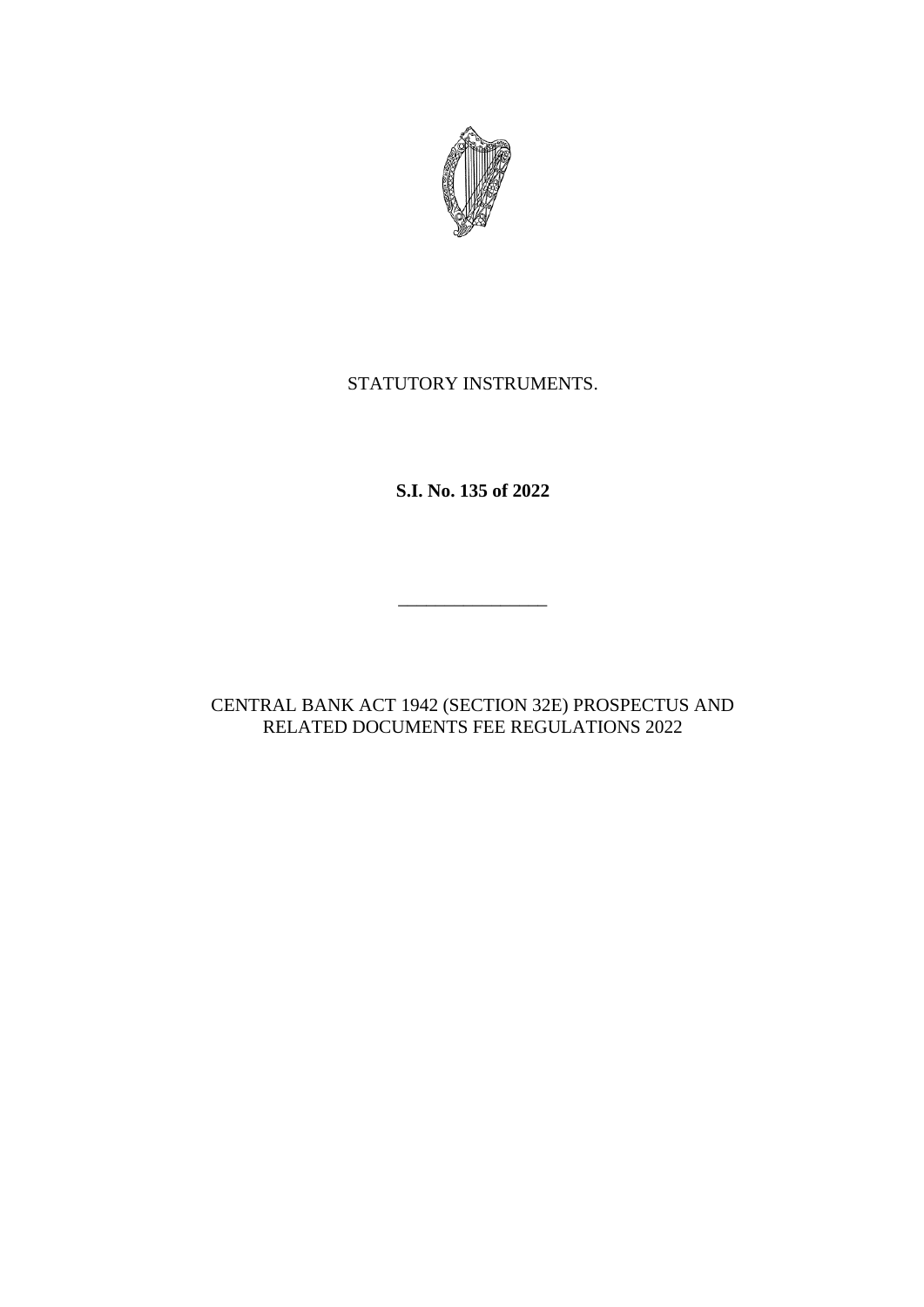# S.I. No. 135 of 2022

### CENTRAL BANK ACT 1942 (SECTION 32E) PROSPECTUS AND RELATED DOCUMENTS FEE REGULATIONS 2022

In the exercise of the powers conferred on it by Section 32E of the Central Bank Act 1942 (No. 22 of 1942) (as inserted by the Central Bank Reform Act 2010 (No. 23 of 2010)), the Central Bank Commission hereby makes the following regulations, which shall be effective upon the approval of the Minister for Finance:

1. These Regulations may be cited as the Central Bank Act 1942 (Section 32E) Prospectus and Related Documents Fee Regulations 2022.

- 2. These Regulations shall come into operation on 31 March 2022.
- 3. In these Regulations, except where the context otherwise requires:

"approval of a Relevant Approval Document" means the positive act at the outcome of the scrutiny of the completeness of a Relevant Approval Document by the Bank including the consistency of the information given and its comprehensibility;

"Bank" means the Central Bank of Ireland;

"Domestic Prospectus Regulations" means European Union (Prospectus) Regulations 2019 (S.I. No. 380 of 2019);

"EU Prospectus Regulation" means Regulation (EU) 2017/1129 of the European Parliament and of the Council of  $14$  June  $2017<sup>1</sup>$  on the prospectus to be published when securities are offered to the public or admitted to trading on a regulated market, and repealing Directive 2003/71/EC;

"fee notice" means a notice in writing sent by the Bank indicating the required fee amount payable in respect of –

- (*a*) the approval of a Relevant Approval Document, or
- (*b*) the performance by the Bank of its functions, under the EU Prospectus Regulation and the Domestic Prospectus Regulations, in respect of a Relevant Filing Document,

submitted in accordance with Regulation 5;

"Prospectus Rules" means Part 4 of the Central Bank (Investment Market Conduct) Rules 2019 (S.I. No. 366 of 2019);

"Relevant Approval Document" means any document submitted to the Bank for approval under the EU Prospectus Regulation, Domestic Prospectus Regulations or the Prospectus Rules, and shall include those documents referred to in Parts 1 and 2 of the Schedule;

<sup>1</sup> OJ L 168, 30.6.2017, p. 12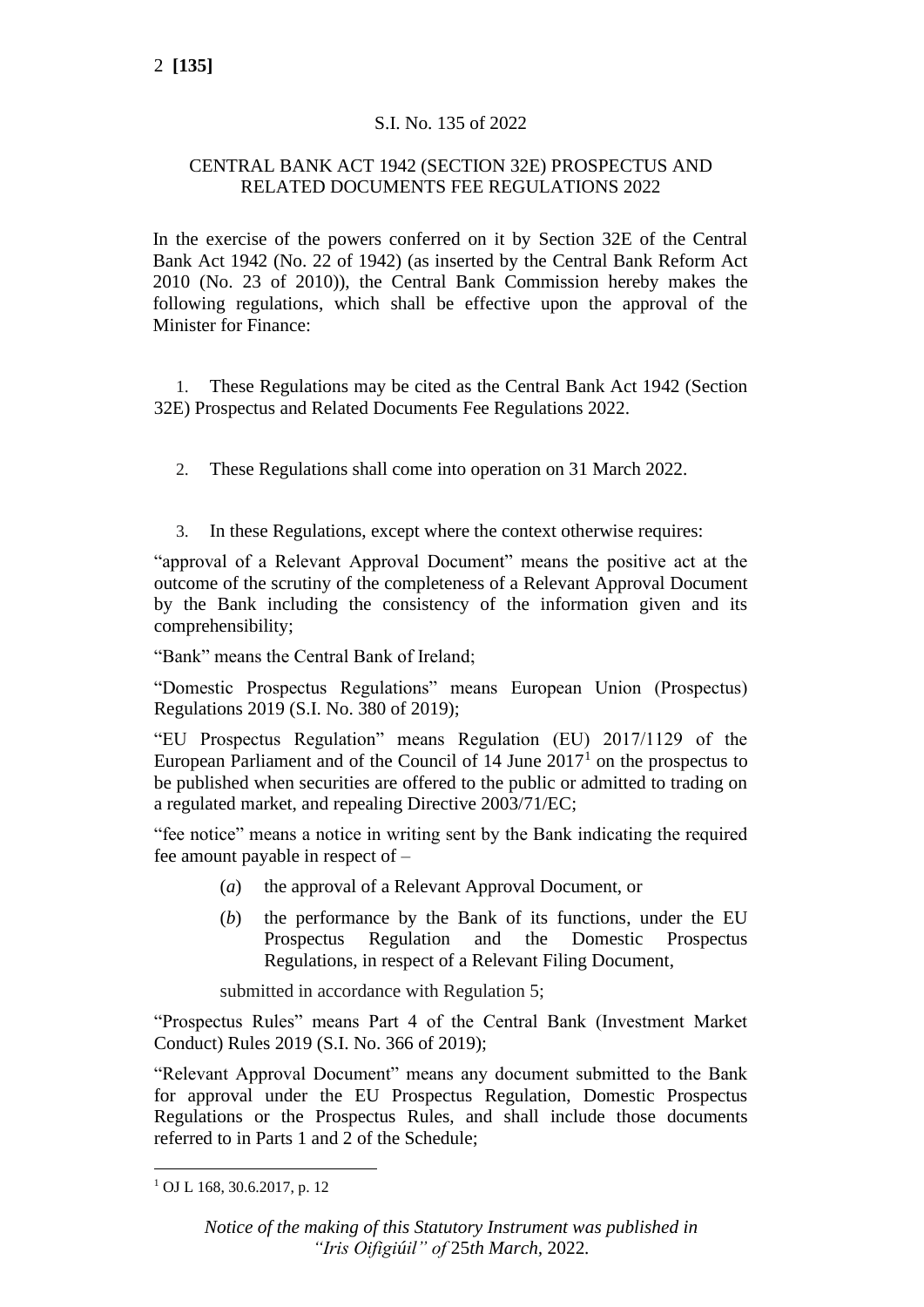"Relevant Filing Document" means any document filed with the Bank pursuant to Article 8(5) of the EU Prospectus Regulation;

"Relevant Person" means –

- (*a*) in respect of a Relevant Approval Document, an issuer, offeror or person seeking admission to trading, as the case may be, that submits a Relevant Approval Document, or
- (*b*) in respect of a Relevant Filing Document, an issuer that files a Relevant Filing Document,

either directly or through an agent;

"required fee amount" means the amount payable pursuant to Regulation 4(1) or (2);

"Schedule" means the Schedule to these Regulations*.*

In these Regulations, except where the context otherwise requires, words and expressions that are also used in the EU Prospectus Regulation have the same meaning as in the EU Prospectus Regulation.

4. (1) Each Relevant Person that submits a Relevant Approval Document shall pay to the Bank a fee in respect of the approval of a Relevant Approval Document the amount of which is specified in Part 1 of the Schedule opposite to the applicable category or categories of securities or in Part 2 of the Schedule.

(2) Each Relevant Person that files a Relevant Filing Document shall pay to the Bank a fee in respect of the performance by the Bank of its functions under the EU Prospectus Regulation and the Domestic Prospectus Regulations in respect of a Relevant Filing Document the amount of which is specified in Part 3 of the Schedule.

5. The Bank may issue to a Relevant Person (or to a Relevant Person's agent in circumstances where such Relevant Person has submitted a Relevant Approval Document or filed a Relevant Filing Document, as the case may be, through an agent) a fee notice.

6. The Bank shall determine the appropriate category in the Schedule that shall apply to a Relevant Approval Document or a Relevant Filing Document submitted in accordance with Regulation 4.

- 7. The required fee amount shall be payable to the Bank
	- (*a*) in the case of a Relevant Approval Document, prior to approval by the Bank of the Relevant Approval Document in question, and
	- (*b*) in the case of a Relevant Filing Document, within 30 days of the date of issue of the fee notice.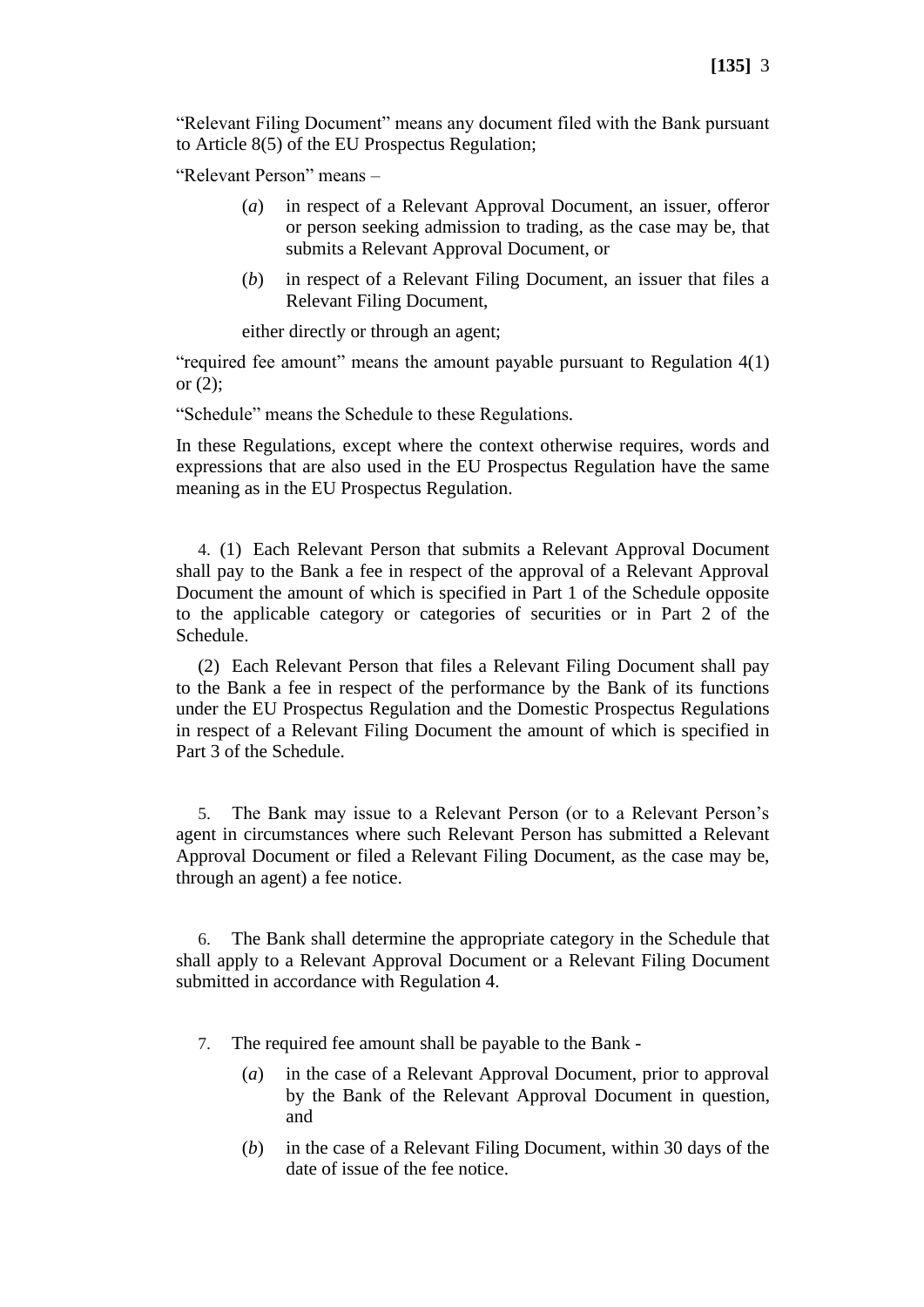8. The required fee amount shall be paid by direct bank transfer or equivalent electronic transfer of funds to the bank account specified by the Bank, or in such other manner as is specified by the Bank.

9. The Bank may reduce, remit or waive a required fee amount, or extend the time for payment (as set out in Regulation 7 hereof) of all or part of a required fee amount in exceptional circumstances (at the Bank's discretion), upon the request of a Relevant Person.

10. Every sum payable by a Relevant Person under these Regulations shall be recoverable by the Bank from that Relevant Person as a simple contract debt in a court of competent jurisdiction.

11. A fee notice issued in accordance with these Regulations to be served on a Relevant Person (or to a Relevant Person's agent in circumstances where such Relevant Person has submitted a Relevant Approval Document or Relevant Filing Document through an agent) by the Bank may be served in any of the following ways:

- (*a*) if the Relevant Person (or agent if applicable) is an individual-
	- (i) by delivering it to that person, or
	- (ii) by sending it by post addressed to that person at the person's usual or last known place of residence or business, or
	- (iii) by leaving it for that person at that place;
- (*b*) if the Relevant Person (or agent if applicable) is a body corporate or an unincorporated body of persons, by sending it to the body by post to, or addressing it to and leaving it at, in the case of a company, its registered office (within the meaning of the Companies Act 2014 (No. 38 of 2014)) and, in any other case, its principal place of business;
- (*c*) as provided for by the Central Bank Act 1942 (Service of Notices and Other Documents) Regulations 2013 (S.I. No. 300 of 2013).

12. The Bank may exercise any of the powers and perform any of the functions and duties imposed on the Bank by these Regulations through or by any of the officers or employees of the Bank.

13. The Central Bank Act 1942 (Section 32E) Prospectus and Related Documents Approval Fee Regulations 2015 (S.I. No. 106 of 2015) are revoked.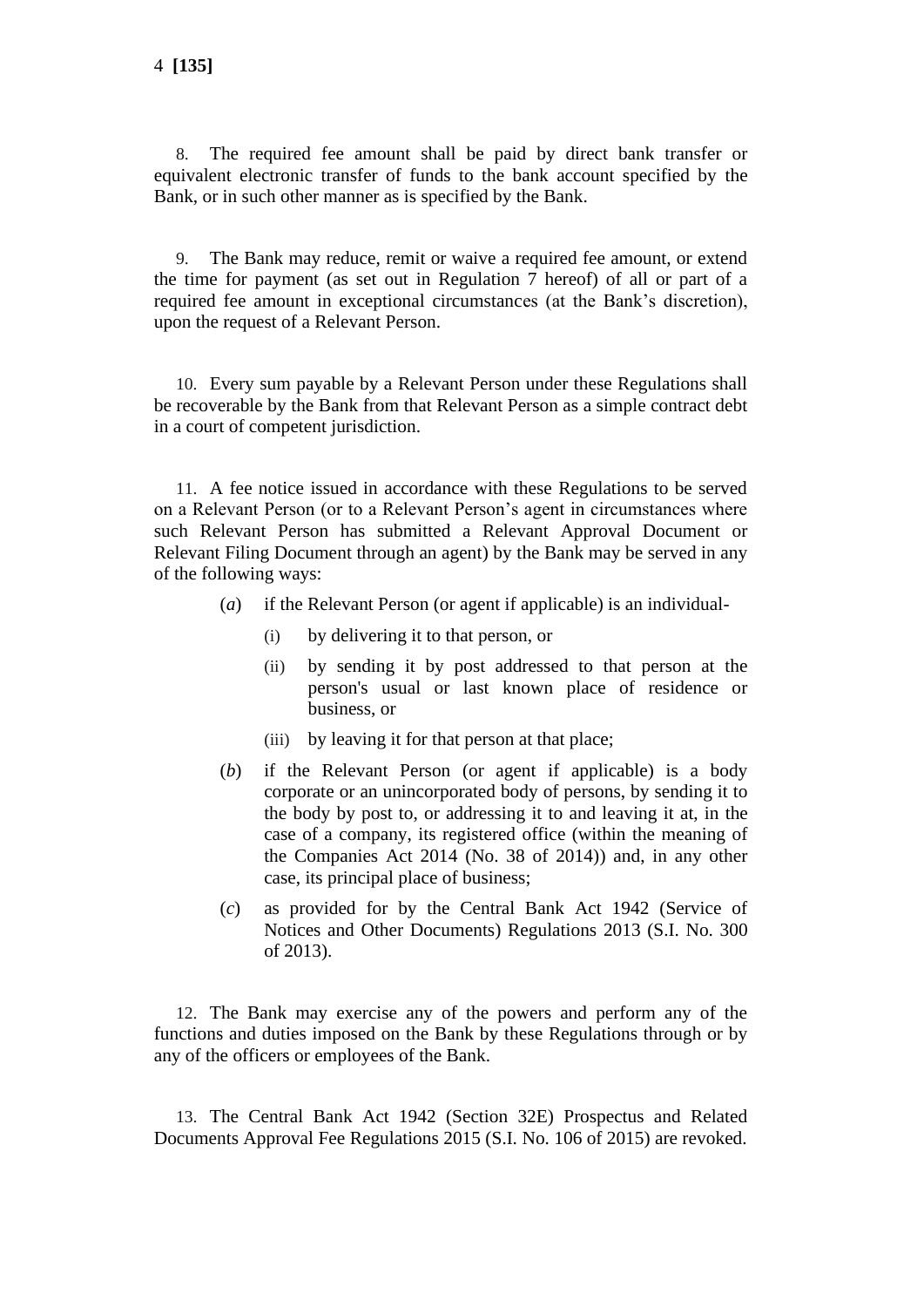## **[135]** 5

#### SCHEDULE

### RELEVANT DOCUMENT FEES

In this Schedule, words and expressions that are also used in the EU Prospectus Regulation have the same meaning as in the EU Prospectus Regulation.

### Part 1

The following fees will apply in respect of the submission of a Relevant Approval Document in accordance with these Regulations, other than a document referred to in Part 2:

| <b>Relevant Approval Documents</b><br>relating to:                                                                                                                                  | Equity Securities <sup>1</sup> | Non-equity<br>securities | securities<br>Equity<br>issued by collective<br>investment<br>undertakings falling<br>within the scope of<br>the EU Prospectus<br>Regulation |
|-------------------------------------------------------------------------------------------------------------------------------------------------------------------------------------|--------------------------------|--------------------------|----------------------------------------------------------------------------------------------------------------------------------------------|
| Prospectus <sup>2</sup> Approval Fee                                                                                                                                                | €45,000                        | €5,000                   | €1,800                                                                                                                                       |
| <b>Base Prospectus</b><br>Approval Fee                                                                                                                                              | N/A                            | €7,500                   | N/A                                                                                                                                          |
| EU<br>Recovery<br>Prospectus<br>Approval Fee                                                                                                                                        | €20,000                        | N/A                      | N/A                                                                                                                                          |
| <b>Registration Document</b><br>Approval Fee                                                                                                                                        | €30,000                        | €3,250                   | €1,200                                                                                                                                       |
| Securities Note <sup>3</sup> Approval Fee                                                                                                                                           | €15,000                        | €1,750                   | €600                                                                                                                                         |
| Securities Note for a Base<br>drawn<br>Prospectus<br>up<br>as<br>separate documents (within the<br>meaning of Article $8(6)$ of the<br>Prospectus Regulation)<br>EU<br>Approval Fee | N/A                            | €7,500                   | N/A                                                                                                                                          |
| Supplement Approval Fee                                                                                                                                                             | €8,000                         | €1,750                   | €600                                                                                                                                         |

<sup>1</sup> Excluding equity securities issued by collective investment undertakings falling within the scope of the EU Prospectus Regulation.

<sup>2</sup> Excluding a base prospectus and an EU recovery prospectus.

<sup>&</sup>lt;sup>3</sup> Excluding a securities note for a base prospectus drawn up as separate documents (within the meaning of Article 8(6) of the EU Prospectus Regulation).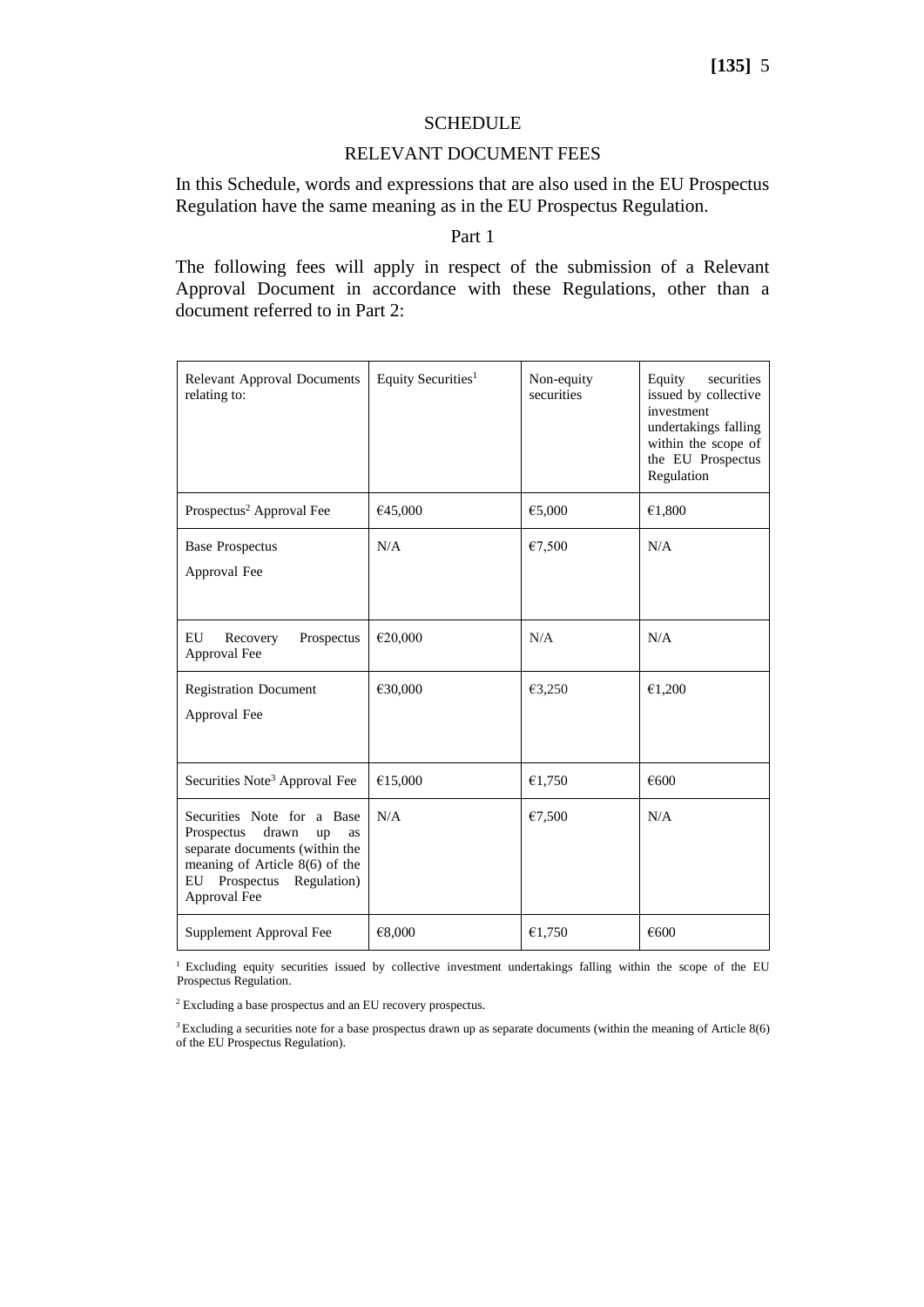### Part 2

The following fees will apply in respect of the submission of the following Relevant Approval Documents in accordance with these Regulations:

| Universal Registration Document Approval Fee                              | €30,000 |
|---------------------------------------------------------------------------|---------|
| Supplement to Universal Registration Document $\in$ 8,000<br>Approval Fee |         |

## Part 3

The following fee will apply in respect of the filing of a Relevant Filing Document in accordance with these Regulations:

| <b>Relevant Filing Document:</b> | Non-equity securities |
|----------------------------------|-----------------------|
| Fee for each document filed      | €50                   |

Signed for and on behalf of the CENTRAL BANK COMMISSION 21 February 2022

DERVILLE ROWLAND,

Director General (Financial Conduct)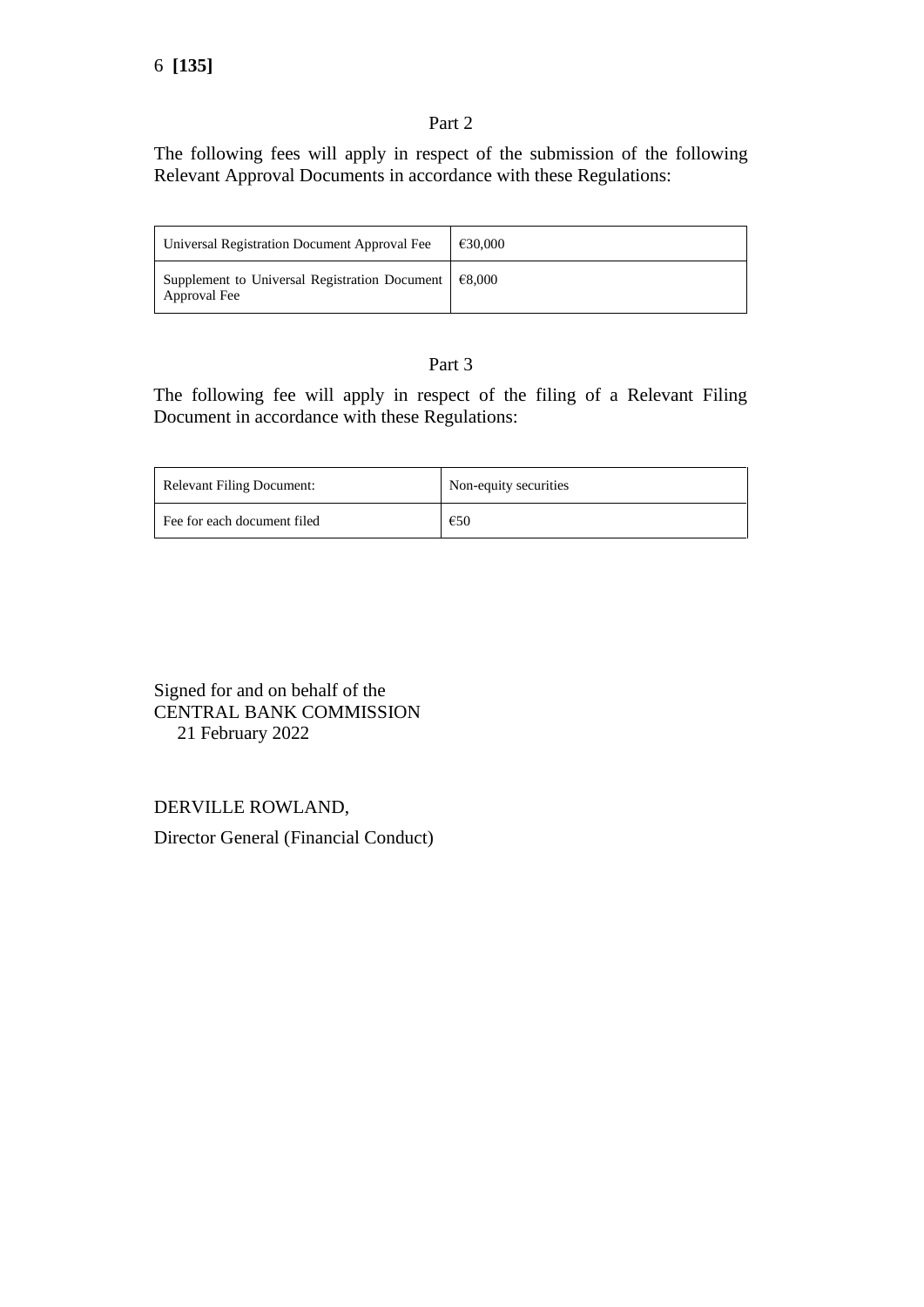#### EXPLANATORY NOTE

### (*This note is not part of the Instrument and does not purport to be a legal interpretation.*)

These Regulations, made by the Central Bank Commission, revoke and replace the Central Bank Act 1942 (Section 32E) Prospectus and Related Documents Approval Fee Regulations 2015 (S.I. No. 106 of 2015). They set out the obligation on applicants for prospectus approval to pay a fee in advance of receipt of that approval. They also set out the obligation to a pay a fee in respect of certain documents that are filed with the Bank.